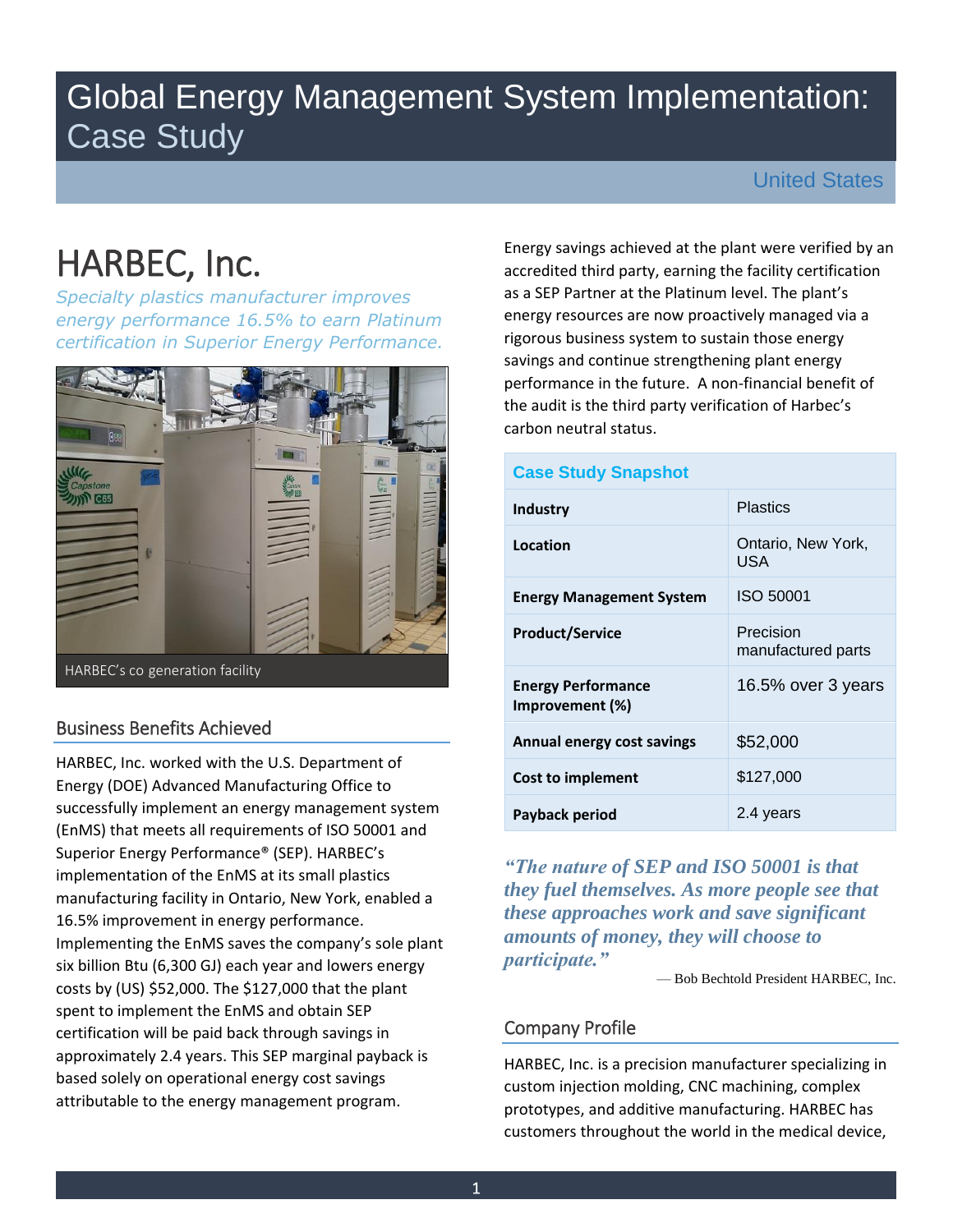sq. ft. facility. aerospace, defense, transportation, consumer product, sporting goods, electronics, instrumentation, and other industry sectors. A modular business structure enables the company to rapidly accommodate changes in these dynamic markets. As a precision manufacturer of tightly toleranced parts and components, HARBEC uses a great deal of energy to operate three shifts within its 50,000

#### *Eco-Economics*

 can and should be mutually reinforcing. For energy HARBEC takes great pride in being an energy and environmentally conscious company. A corporate core value, described by the term eco-economics, is the belief that profitability and environmental stewardship projects, HARBEC compares the expected energy cost savings to the cost of the project over its lifetime. An energy project is approved if it generates a net positive cash flow, as determined by comparing the cost of the financed project to anticipated reductions to the energy bill for whatever period of time is required.

 maximum capacity of 820 kW. This environmentally friendly business approach and philosophy creates greater flexibility and openness to implementing energy efficiency or renewable energy projects, reducing the risk that a profitable idea will be overlooked simply because it does not pay for itself within a specified time period. This approach has enabled HARBEC to generate over three fourths of the electricity needed to power the plant using its CHP system and two wind turbines (with capacities of 250 kW and 850 kW). The CHP system consists of six heat exchangers and 18 microturbines, which have a

## Business Case for Energy Management

#### *Becoming a Carbon-Neutral Company*

HARBEC's President, Bob Bechtold equates high performance in business with doing the right thing, being responsible, and creating a value for the future. Among the factors that motivated HARBEC to implement an EnMS and participate in the SEP program was the company goal to become carbon-neutral. HARBEC nurtures its green image, which delivers growing value in domestic and international markets. As supply chains and the global economy become increasingly eco-conscious and regulated, the company is strategically positioning itself as a carbon neutral supplier. This status is already beneficial in Europe and Asia, where large markets for carbon-free plastics are flourishing.

Bob committed HARBEC to achieve carbon neutrality, a significant goal for any business. But Bob did not want to achieve carbon neutrality simply by purchasing renewable energy or carbon credits from the open market. Rather, he wanted HARBEC to take full stock of its energy use, become accountable for its energy, and make deliberate short and long-term goals to reduce energy use, incorporate energy efficiency, produce onsite renewable energy, integrate a combined heat and power (CHP) system operating on thermal priority, and establish multi-year commitment for continuous energy innovation and improvement. HARBEC has achieved its goal for carbon-neutrality, and in January 2015 the company was awarded an "Environmental Excellence Award" for its "innovation in achieving carbon-neutrality" by the New York State Department of Environmental Conservation.

HARBEC's carbon-neutrality is comprised of several integrated objectives:

- Measuring and monitoring energy use throughout its facility.
- Achieving optimization in the use of energy resources.
- Establishing energy reduction targets and proactively pursuing them through eco-economic energy efficiency and management measures and solutions throughout HARBEC's manufacturing processes and facility.
- Deploying, integrating, and optimizing renewable (wind) thermal and electric (combined heat and power) systems.
- Purchasing a nominal amount of renewable energy credits from the open market to account for any differentials.
- Continuous improvement.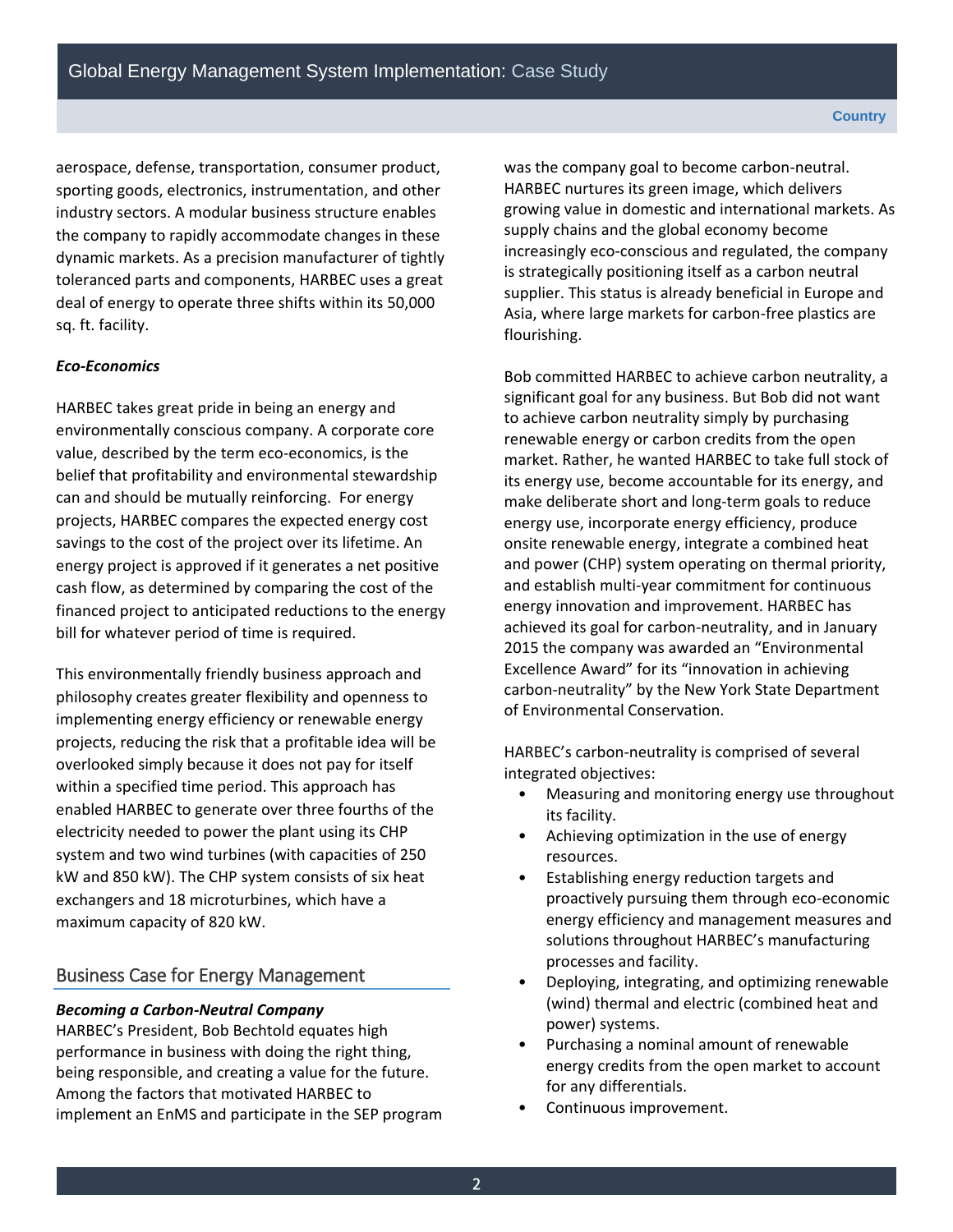sustained savings through energy management. Future HARBEC employs a variety of carbon mitigation tactics to offset its footprint. These tactics include using renewable and clean energy, offsetting carbon emissions by purchasing carbon credits, and participating in the SEP program. SEP provides guidance, tools, and protocols to drive deeper, more HARBEC activities may include implementing on-site solar generation.

 *SEP will drive the market to develop more new "Increased participation in ISO 50001 and products and equipment that will further increase energy efficiency and performance. Companies will participate as long as it turns into dollars."* 

— Bob Bechtold President HARBEC, Inc.

 internally and externally. HARBEC's pursuit of the ISO 50001/SEP EnMS enabled its ability to achieve carbon-neutrality through a performance-based approach. Essentially the pursuit and adoption of the EnMS provided HARBEC with the tools, resources, and discipline to obtain a clear understanding of its energy baseline. Further, the EnMS provided the framework by which energy data could be gathered, reviewed, analyzed, and reported on



**HARBEC's CHP Plant Emissions Reductions 2009-15.** 

The EnMS provided the backbone by which HARBEC could accurately account for its energy use, energy efficiency, and energy reductions. As a result, HARBEC

 made with consistent energy reductions. As shown in was able to transparently report on the progress it the chart below, HARBEC has steadily decreased its carbon emissions over the past seven years.

## Keys to Success

- **Energy Conscious Culture**  HARBEC has throughout the company. company-wide commitment to energy management and environmental stewardship. Incorporation of the management system has enhanced the level of energy awareness
- **Senior Level Commitment**  President Bob Bechtold's desire to run a carbon-neutral company was key in HARBEC's committing to the EnMS and earning SEP certification.
- **Outcome & Impact Driven Tools**  SEP provided HARBEC with the tools to monitor and verify energy reductions.
- **External Verification**  Third-party verification under SEP provides evidence of proven energy savings.
- **Software, Measuring Tools, & Accountability**  HARBEC's ISO 50001 is being integrated with an ERP software system. ISO 50001 provided an eco-conscious culture. invaluable set of measuring tools that supported HARBEC's ability to baseline energy use, maintain accurate records, and reinforce its
- **Data Transparency & Reporting Discipline**  ISO 50001/SEP provides a structure to account for and transparently show progress toward energy and carbon reduction goals.

## EnMS Development and Implementation

#### *Developing the EnMS*

Implementing an EnMS in conformance with ISO 50001 was an unfamiliar task for the HARBEC energy team. Bob Bechtold, HARBEC president and a powerful advocate for energy management, contracted with the New York State Energy Research and Development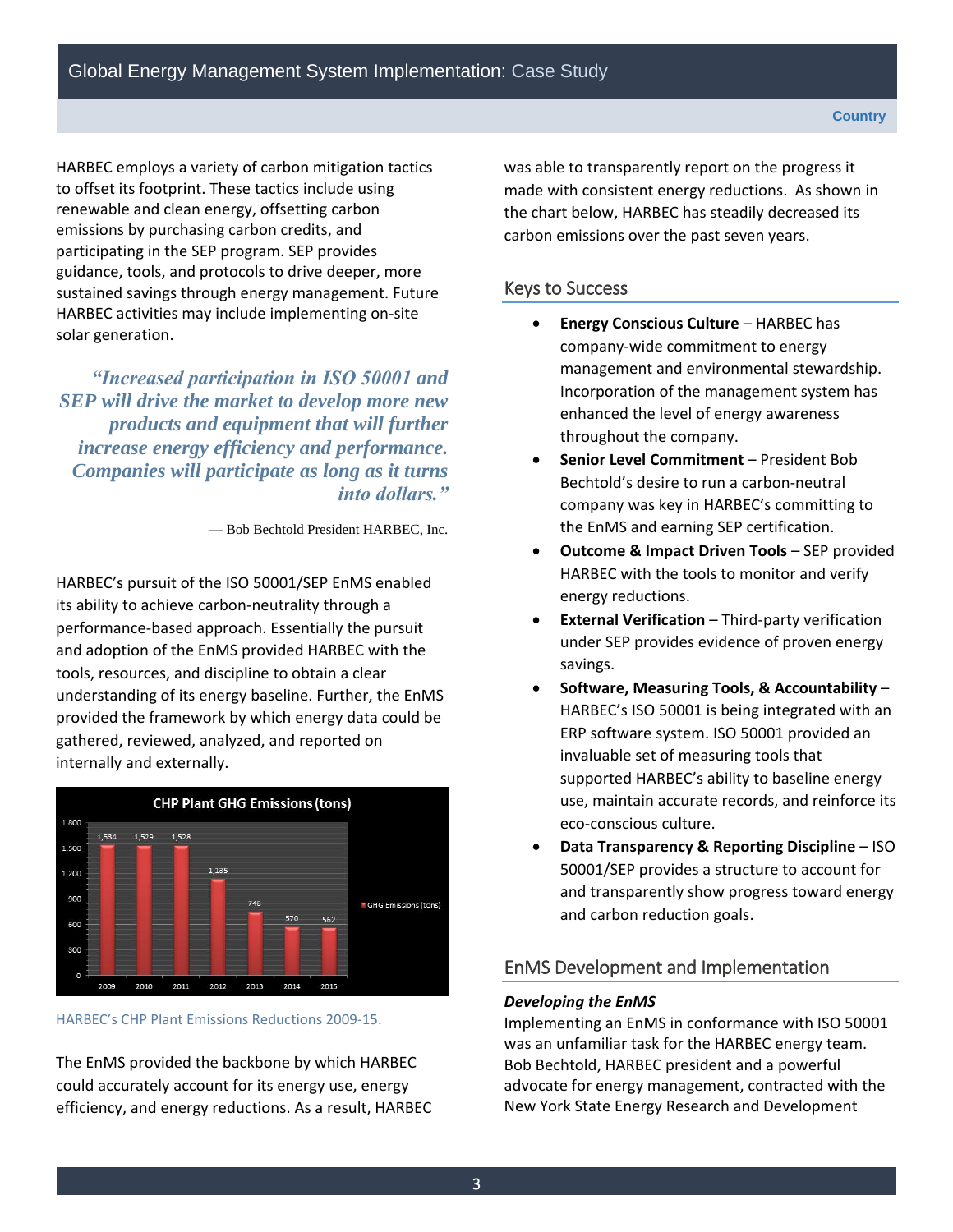Authority (NYSERDA) for a coach to help implement the system. The first step for the HARBEC energy team and their coach was to select a baseline period representing "business as usual" production and energy consumption. The team selected November 2009– October 2010, as it was the earliest 12-month period with available verified data.

To focus energy improvement efforts on the areas of highest potential impact, the energy team then performed a mass energy balance analysis across the facility to identify the most significant energy uses (SEUs). Realizing that the CHP plant provided for about 47% of HARBEC's annual onsite energy supply, the team decided to focus on that system.

#### *EnMS Rollout*

Plant staff began EnMS implementation in November 2012, and the project was completed in October 2013 (see timeline to the right).

#### *Designing the Action Plan*

plant when there was no demand for thermal energy. Newly installed data collection devices (i.e., instrumentation) showed that the CHP plant presented a significant opportunity for energy savings. Further analysis of plant equipment energy usage drove the development of four separate action plans. The first plan aimed to reduce unnecessary run time on the CHP

Prior to this operational changeover to running the CHP plant in "thermal following mode," the plant had generated a fixed power load regardless of demand, and unused thermal energy had been dumped or wasted. Completion of this action plan saved 5,717 MMBtu and \$43,000 annually at prevailing energy prices—with no capital investment.

The three additional action plans defined specific strategies to increase energy efficiency in other plant systems in the future:

1) Reduce parasitic demands on cooling tower fan and hot water circulation pumps by incorporating variable frequency drives.

2) Use excess chiller capacity to cool process water for the injection mold machines during all but summer months.

3) Add automatic sequencing so that only the required number of microturbines operate at any one point in time.



Overall, the EnMS enabled a systematic identification and execution of cost-effective opportunities to save energy and reduce emissions.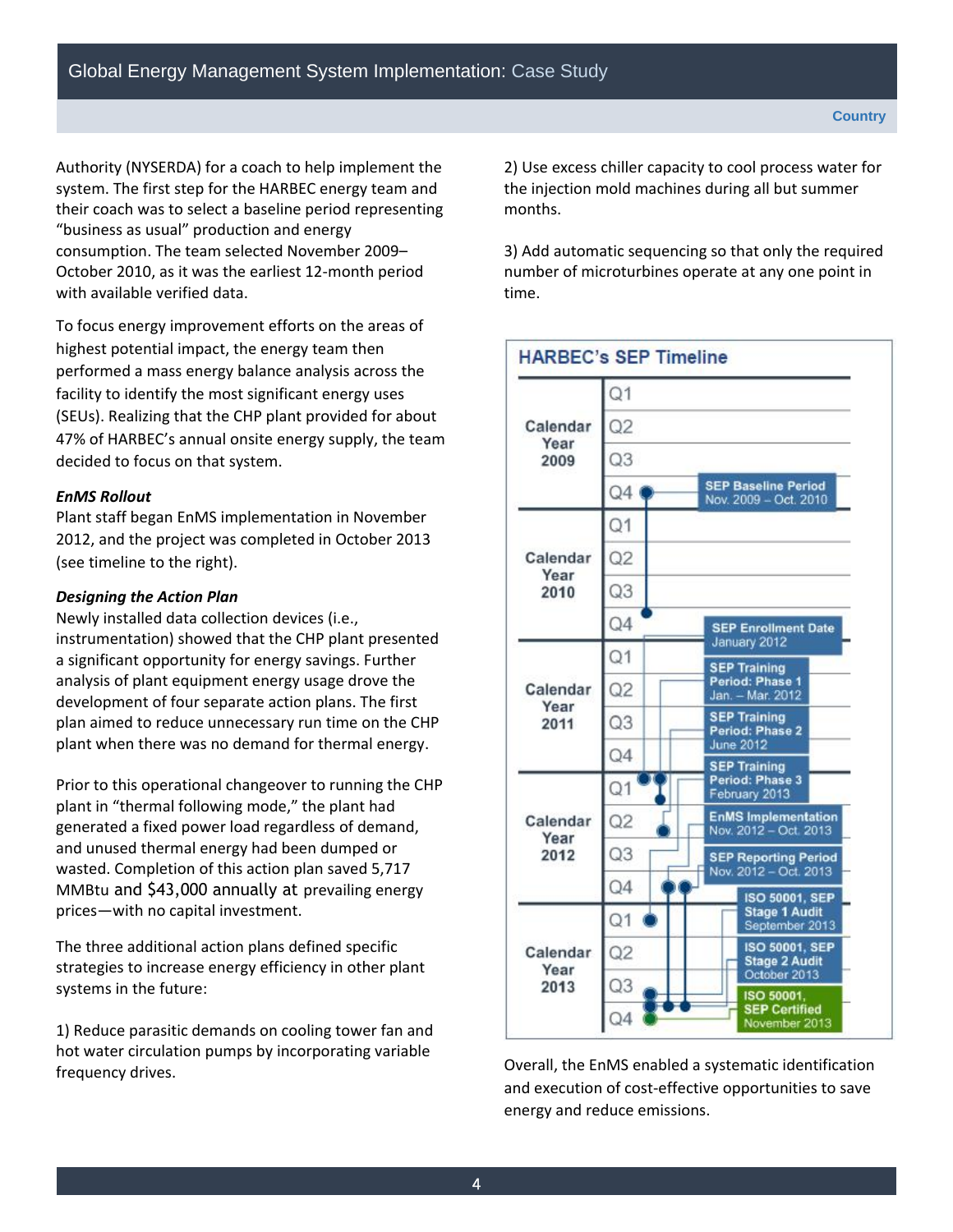

 Photo: HARBEC, Inc. Bob Bechtold (left), energy management representative, Amy Bechtold (middle), and energy manager, Jeff Eisenhauer (right), make up the energy team at HARBEC. The team is shown next to the plant's CHP unit.

#### **Achieving ISO 50001 and SEP Certification**

## *Training HARBEC Staff*

While the HARBEC EnMS was being developed, the New York State Pollution Prevention Institute (P2I) at the Rochester Institute of Technology delivered a training session to the entire staff at the HARBEC facility. This training described the ISO 50001 standard and, using input from HARBEC, showed ways to improve the energy efficiency of each SEU. P2I offered the training without charge, as the institute plans to leverage the knowledge gained for future training to other companies. The session helped increase employee engagement and participation in facility efforts to improve energy efficiency. Conformance to the ISO 50001 standard has helped HARBEC modify its corporate energy culture to actively encourage energy efficiency suggestions from plant staff. These suggestions are particularly valuable because these workers operate the systems daily and are the most familiar with plant processes.

#### *Elevating Energy Efficiency Awareness*

The company elevates awareness of energy efficiency efforts internally by hanging posters and offering awards for suggestions. In addition, monthly energy

data for each department is posted on the facility's internal metrics display. For the benefit of the general public, HARBEC uses Energy Management Live software to post its real-time, system-specific energy consumption data. These data are accessible on the HARBEC [website.](http://www.harbec.com/)

*"SEP participation helped reveal new energy savings opportunities and helped us to develop a formal and continuous energy management training program—ultimately strengthening all energy awareness activities."* 

 — Amy Bechtold HARBEC, Inc. Compliance Manager and Energy Management Representative

#### *Preventative Maintenance*

In addition to saving energy, the EnMS and new submetering helped to identify equipment that was nearing failure through lack of maintenance. The new system encourages preventive maintenance to reduce equipment downtime. The enhanced oversight of energy use also reduces unnecessary equipment starts and stops, extending the service life of electromechanical devices across the facility. Decreasing the wear and tear on machines also increases the facility's overall profitability.

#### *Measurement & Verification (M&V) Protocol*

 \$50,000 grant from the Wayne County Economic to export hot water from their CHP units to a Historically, HARBEC metered only the highest-level systems: incoming utility power and renewable power. In 2012, meters were installed on all electrical generation and major energy-consuming equipment (at the department level) throughout the facility, using a Development Agency. This grant is not considered in the cost–benefit analysis and payback calculation because the decision to install meters was made prior to SEP participation. HARBEC exported, and continues neighboring facility, which runs their entire heating and cooling system. HARBEC spent an additional \$4,000 to meter this exported hot water. This cost is included in the cost–benefit and payback calculation.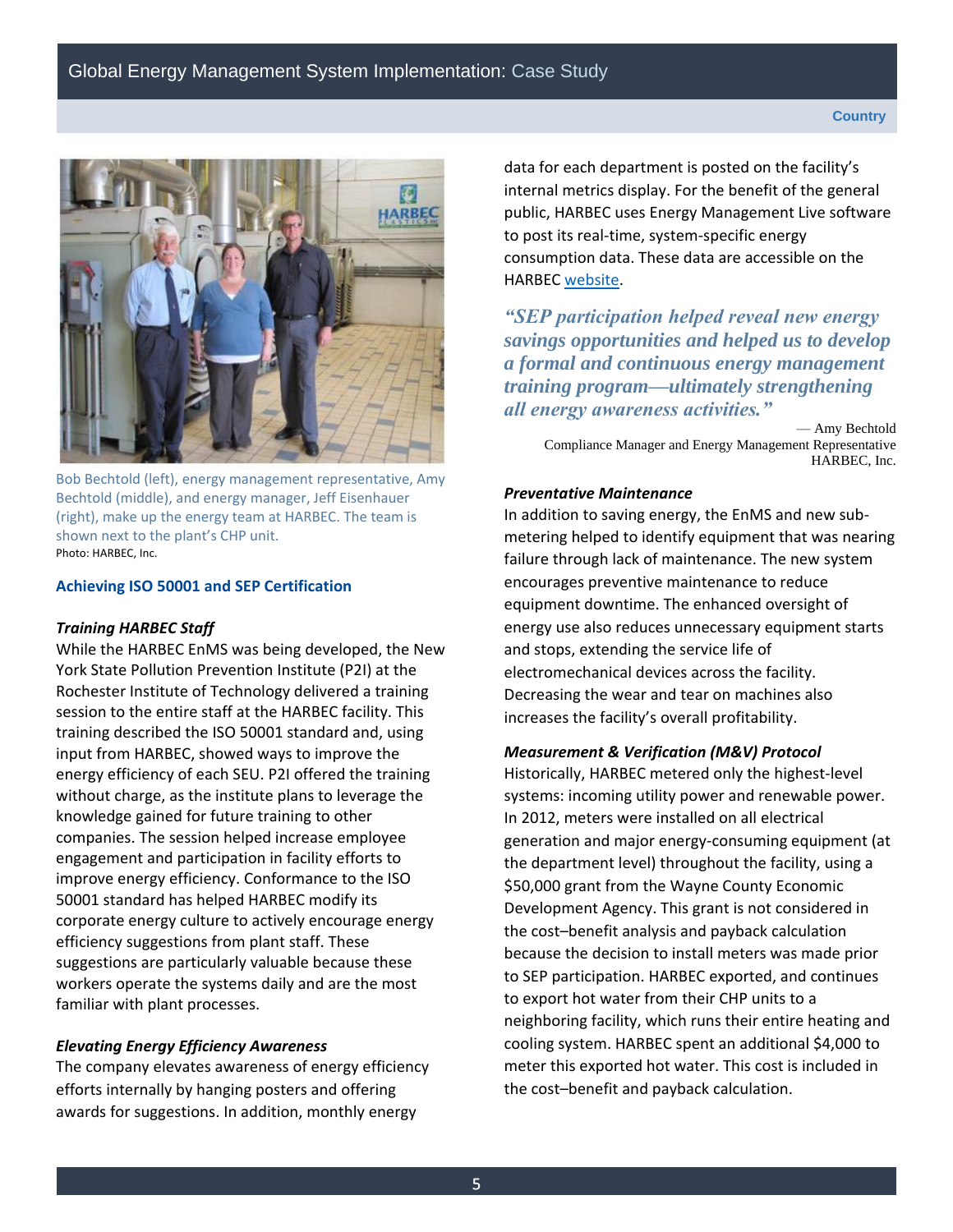each specific unit (as mentioned above, under Designing Meters now track the plant's use of compressed air, natural gas, hot and chilled water, and city water throughout the facility. This level of sub-metering enabled plant staff to create a baseline for each utility and develop energy reduction goals and action plans for the Action Plan). The expanded metering has also streamlined the monitoring of plant operations so that the plant engineer and other staff no longer need to spend time assembling data and calculating the energy and overall performance of plant equipment. They can now view equipment-specific, real-time energy consumption data and alerts on HARBEC's automated monitoring system, freeing personnel to perform other job responsibilities, such as seeking out new opportunities to improve production efficiency. Overall, the EnMS encourages additional energy savings, and SEP implementation has helped HARBEC in its move to carbon neutrality.

## *EnPI Tool Improves Analysis*

 whether the facility is operating as expected. To measure and verify plant-wide improvements, DOE offers an energy performance indicator (EnPI) tool. By providing a plant-wide energy profile, this tool is extremely helpful in isolating actual energy performance improvement in compliance with the SEP measurement and verification protocol. Effective use of this tool requires a thorough knowledge of the factors that affect a plant's energy intensity and the ability to use statistical techniques to analyze and normalize data. HARBEC's use of the EnPI tool enables monthly examination of overall energy use to determine

## *Internal and Third-Party Audit and Certification*

 management systems. HARBEC already held HARBEC hired DEKRA, an SEP verification body accredited by the American National Standards Institute (ANSI) and the ANSI–ASQ National Accreditation Board (ANAB), to verify the plant's conformance with ISO 50001 and its achievement of SEP energy savings targets. The HARBEC energy team was well prepared for both audits (Stage I, the ISO 50001/SEP "readiness review" audit, and Stage II, the onsite ISO 50001/SEP audit) because of its prior experience with other management system certifications in ISO 9001 (for

product quality) and ISO 14001 (for the environment). The ISO 50001/SEP readiness review audit of the plant was completed in September 2013, and the 16.5% improvement in source energy performance was ultimately verified at the Stage II audit one month later—qualifying HARBEC as an SEP Platinum Certified Partner (attaining an energy performance improvement of 15% or more).

## **Evaluating the Costs and Benefits of Implementing SEP**

A detailed analysis quantified the costs and benefits associated with implementing ISO 50001/SEP at the HARBEC plant. As shown in the pie chart (at right), this analysis considers all program implementation costs including:

- Internal staff time spent on developing the EnMS
- Internal staff time spent preparing for the SEP/ISO 50001 audits
- Technical assistance
- Monitoring and metering equipment
- The third-party audit

#### \$250,000 Internal \$200,000 Staff **Monitoring and Time** Metering lexisting Audit Faulpment staff) \$7,000 reparati \$4,000 \$123,000 \$7,000 \$150,000 Energy E% inager Software \$7,000 6% \$100,000 **FoMS** \$34,000 27% \$52,000 \$50,000 \$0 of Cost Savings m Costs **SEP Implementation Costs** \$127,000 Internal Staff Time Costs

## **Costs and Benefits of SEP Implementation**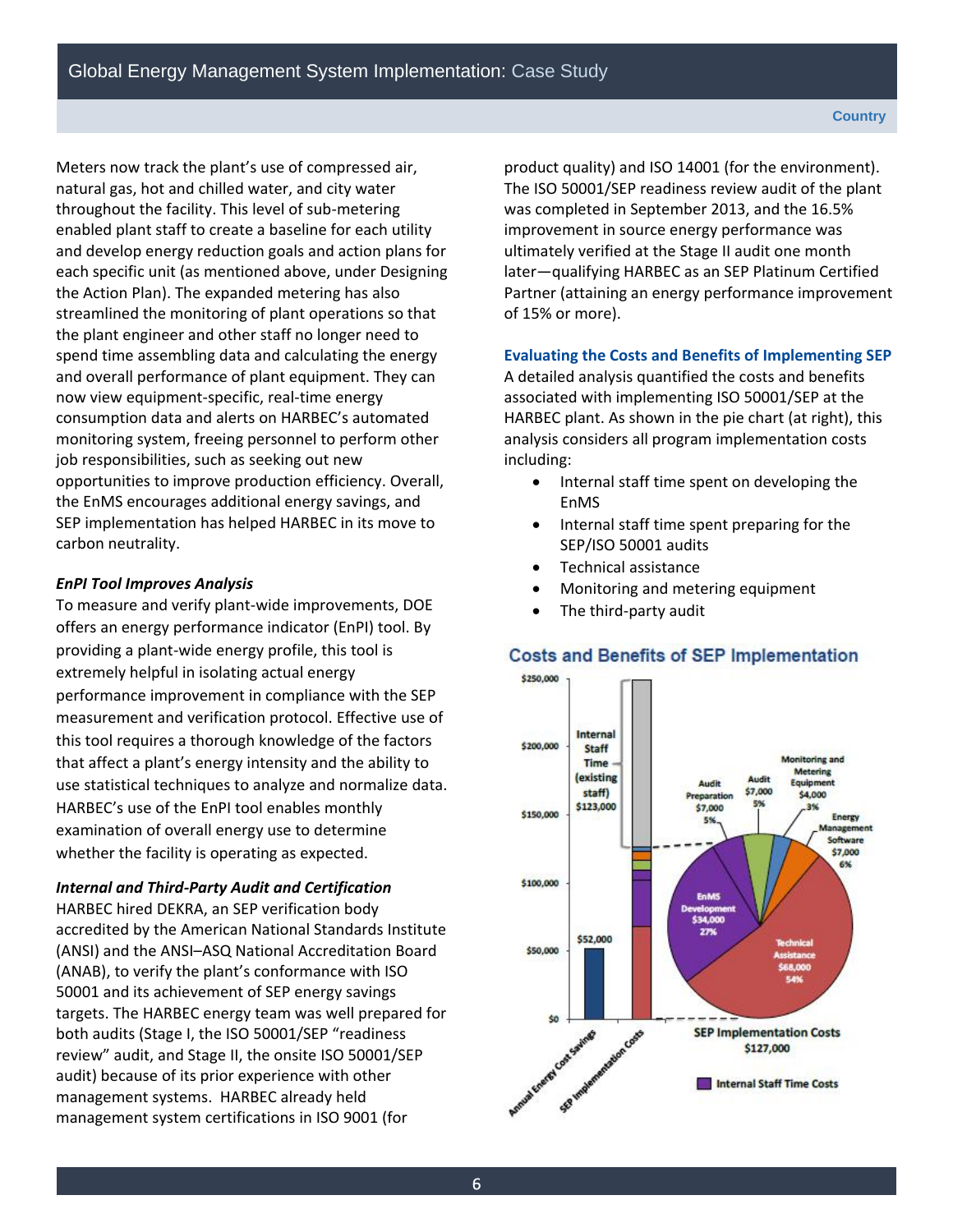Global Energy Management System Implementation: Case Study

In estimating the cost of internal staff time, this analysis considered only the time of staff not previously engaged in energy management activities. The time expended by plant staff already engaged in energy management is considered a sunk cost and therefore not included in the payback calculation (see table below). Thus, although the total cost for the facility's internal staff to develop the EnMS was \$157,000, much of the EnMS was developed by staff members already engaged in energy management, and the analysis considers only the \$34,000 to cover the time of other internal staff.

Overall, the analysis shows that the plant's \$127,000 investment in SEP saves the plant \$52,000 annually (at prevailing energy prices), paying back the EnMS investment in 2.4 years. All of those savings come from no-cost/low-cost operational changes, and ongoing use of the EnMS is expected to sustain these savings over time.

 *data-driven disciplined approach to see where whole world of eco-economic potential." "HARBEC's experience implementing the EnMS was invaluable. It provided us with a we can have the greatest impact on our bottom-line. Further, it's opened our eyes to a*  —Bob Bechtold, President HARBEC, Inc.

#### *Committing to an Aggressive Schedule*

 certified within a three-month period. Making the time to go through the learning process was a project challenge. The HARBEC energy team committed to an aggressive and challenging SEP certification schedule. Despite this schedule, the energy team was able to successfully pass both Stage I and Stage II of the ISO 50001/SEP audit and become

#### **Barriers**

#### *Initial Out of Pocket Costs*

The initial upfront costs can be perceived as a barrier to project implementation. In HARBEC's experience however, the short-and-long term economic value of this project far outweighs the out of pocket expenses.

### COST-BENEFIT ANALYSIS: Costs, Savings, & Payback **Total Cost for Implementing SEP** \$127,000 **Internal Staff Time** \$164,000 **EnMS Development and SEP Data** \$157,000 Collection SEP/ISO 50001 Audit Preparation \$7,000 **Existing Internal Staff Time<sup>1</sup>**  $-5123,000$ **External Technical Assistance** \$68,000 **EnMS Monitoring and Metering** \$4,000 Equipment SEP/ISO 50001 Audit (third-party \$7,000 auditor) Energy Management Software<sup>2</sup> \$7,000 Total Annual Energy Savings \$52,000 (Attributable to SEP) Annual Operational Improvement \$52,000 Energy Savings (Attributable to SEP) Annual Capital Project Energy Savings \$0 (Attributable to SEP) SEP Marginal Payback<sup>3</sup> 2.4 years <sup>1</sup> The time expended by plant staff already engaged in energy management is considered a sunk cost and therefore not included in the payback calculation. <sup>2</sup> Software purchase was a company decision and is not required for SEP certification. <sup>3</sup> SEP marginal payback is based on operational energy cost

The simple economic payback on this project was 2.4 years. There are however a number of high-value benefits to HARBEC's EnMS implementation that have added additional value to the business including: Achieving Carbon-Neutrality.

savings attributable to the SEP program.

- Reinforcing its eco-conscious business culture.
- Putting a process-and-performance based discipline in place for continuously driving resource efficiency and process improvements.

#### **Country**